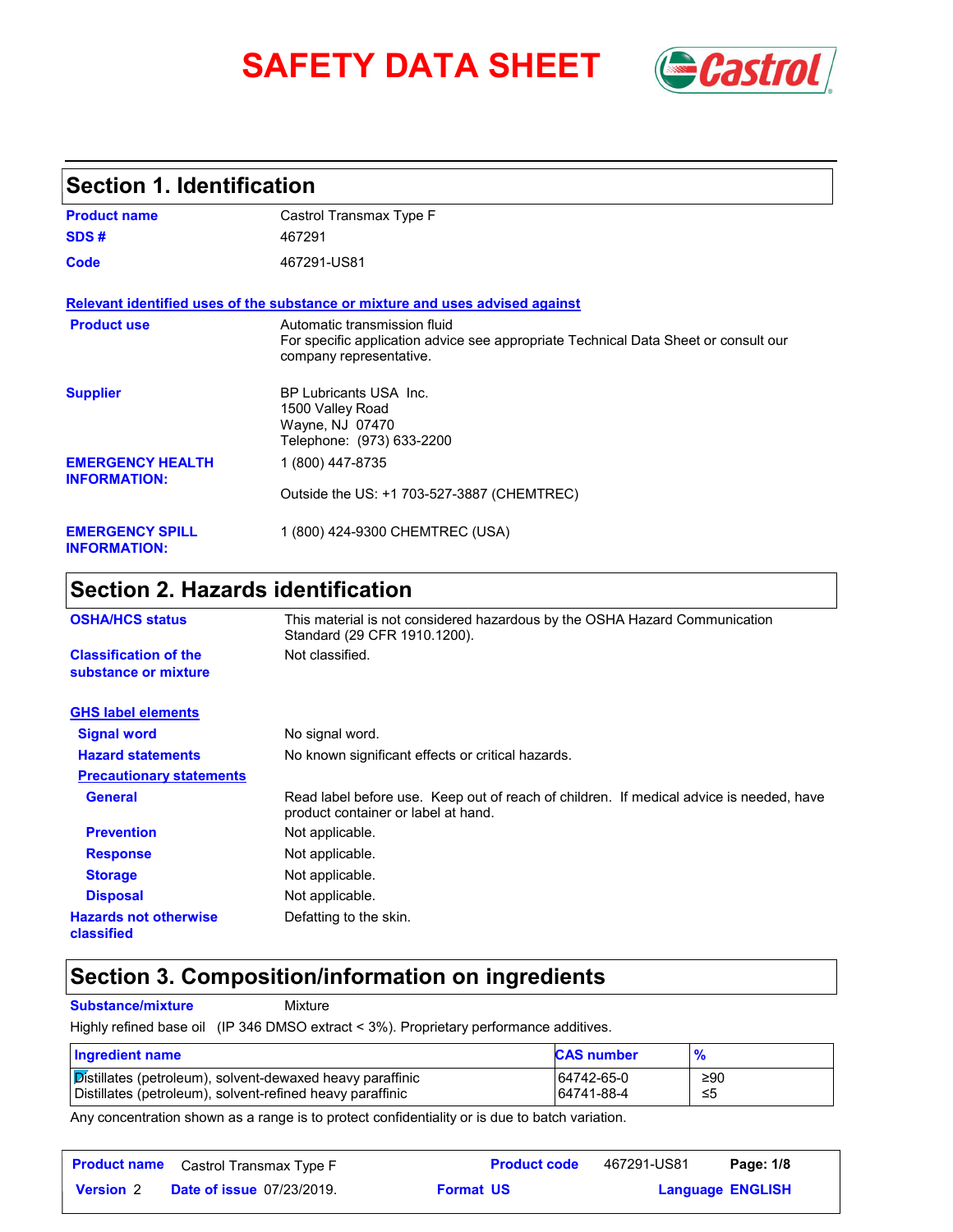## **Section 3. Composition/information on ingredients**

**There are no additional ingredients present which, within the current knowledge of the supplier and in the concentrations applicable, are classified as hazardous to health and hence require reporting in this section.**

**Occupational exposure limits, if available, are listed in Section 8.**

## **Section 4. First aid measures**

#### **Description of necessary first aid measures**

| Eye contact                       | In case of contact, immediately flush eyes with plenty of water for at least 15 minutes.<br>Evelids should be held away from the eyeball to ensure thorough rinsing. Check for and<br>remove any contact lenses. Get medical attention. |
|-----------------------------------|-----------------------------------------------------------------------------------------------------------------------------------------------------------------------------------------------------------------------------------------|
| <b>Skin contact</b>               | Wash skin thoroughly with soap and water or use recognized skin cleanser. Remove<br>contaminated clothing and shoes. Wash clothing before reuse. Clean shoes thoroughly<br>before reuse. Get medical attention if symptoms occur.       |
| <b>Inhalation</b>                 | If inhaled, remove to fresh air. Get medical attention if symptoms occur.                                                                                                                                                               |
| <b>Ingestion</b>                  | Do not induce vomiting unless directed to do so by medical personnel. Get medical<br>attention if symptoms occur.                                                                                                                       |
| <b>Protection of first-aiders</b> | No action shall be taken involving any personal risk or without suitable training.                                                                                                                                                      |

#### **Most important symptoms/effects, acute and delayed**

**See Section 11 for more detailed information on health effects and symptoms.**

#### **Indication of immediate medical attention and special treatment needed, if necessary**

| <b>Notes to physician</b>  | Treatment should in general be symptomatic and directed to relieving any effects. |
|----------------------------|-----------------------------------------------------------------------------------|
| <b>Specific treatments</b> | No specific treatment.                                                            |

## **Section 5. Fire-fighting measures**

| <b>Extinguishing media</b>                               |                                                                                                                                                                                                |
|----------------------------------------------------------|------------------------------------------------------------------------------------------------------------------------------------------------------------------------------------------------|
| <b>Suitable extinguishing</b><br>media                   | In case of fire, use foam, dry chemical or carbon dioxide extinguisher or spray.                                                                                                               |
| Unsuitable extinguishing<br>media                        | Do not use water jet.                                                                                                                                                                          |
| <b>Specific hazards arising</b><br>from the chemical     | In a fire or if heated, a pressure increase will occur and the container may burst.                                                                                                            |
| <b>Hazardous combustion</b><br>products                  | Combustion products may include the following:<br>carbon oxides (CO, CO <sub>2</sub> ) (carbon monoxide, carbon dioxide)                                                                       |
| <b>Special protective actions</b><br>for fire-fighters   | No action shall be taken involving any personal risk or without suitable training. Promptly<br>isolate the scene by removing all persons from the vicinity of the incident if there is a fire. |
| <b>Special protective</b><br>equipment for fire-fighters | Fire-fighters should wear positive pressure self-contained breathing apparatus (SCBA)<br>and full turnout gear.                                                                                |

## **Section 6. Accidental release measures**

|                                                | <b>Personal precautions, protective equipment and emergency procedures</b>                                                                                                                                                                                                                                                            |
|------------------------------------------------|---------------------------------------------------------------------------------------------------------------------------------------------------------------------------------------------------------------------------------------------------------------------------------------------------------------------------------------|
| For non-emergency<br>personnel                 | No action shall be taken involving any personal risk or without suitable training.<br>Evacuate surrounding areas. Keep unnecessary and unprotected personnel from<br>entering. Do not touch or walk through spilled material. Put on appropriate personal<br>protective equipment. Floors may be slippery; use care to avoid falling. |
| For emergency responders                       | If specialized clothing is required to deal with the spillage, take note of any information in<br>Section 8 on suitable and unsuitable materials. See also the information in "For non-<br>emergency personnel".                                                                                                                      |
| <b>Environmental precautions</b>               | Avoid dispersal of spilled material and runoff and contact with soil, waterways, drains<br>and sewers. Inform the relevant authorities if the product has caused environmental<br>pollution (sewers, waterways, soil or air).                                                                                                         |
| <b>Product name</b><br>Castrol Transmax Type F | 467291-US81<br><b>Product code</b><br>Page: 2/8                                                                                                                                                                                                                                                                                       |

**Date of issue** 07/23/2019. **Version** 2 **Format Language**

**Format US** 

**Language ENGLISH**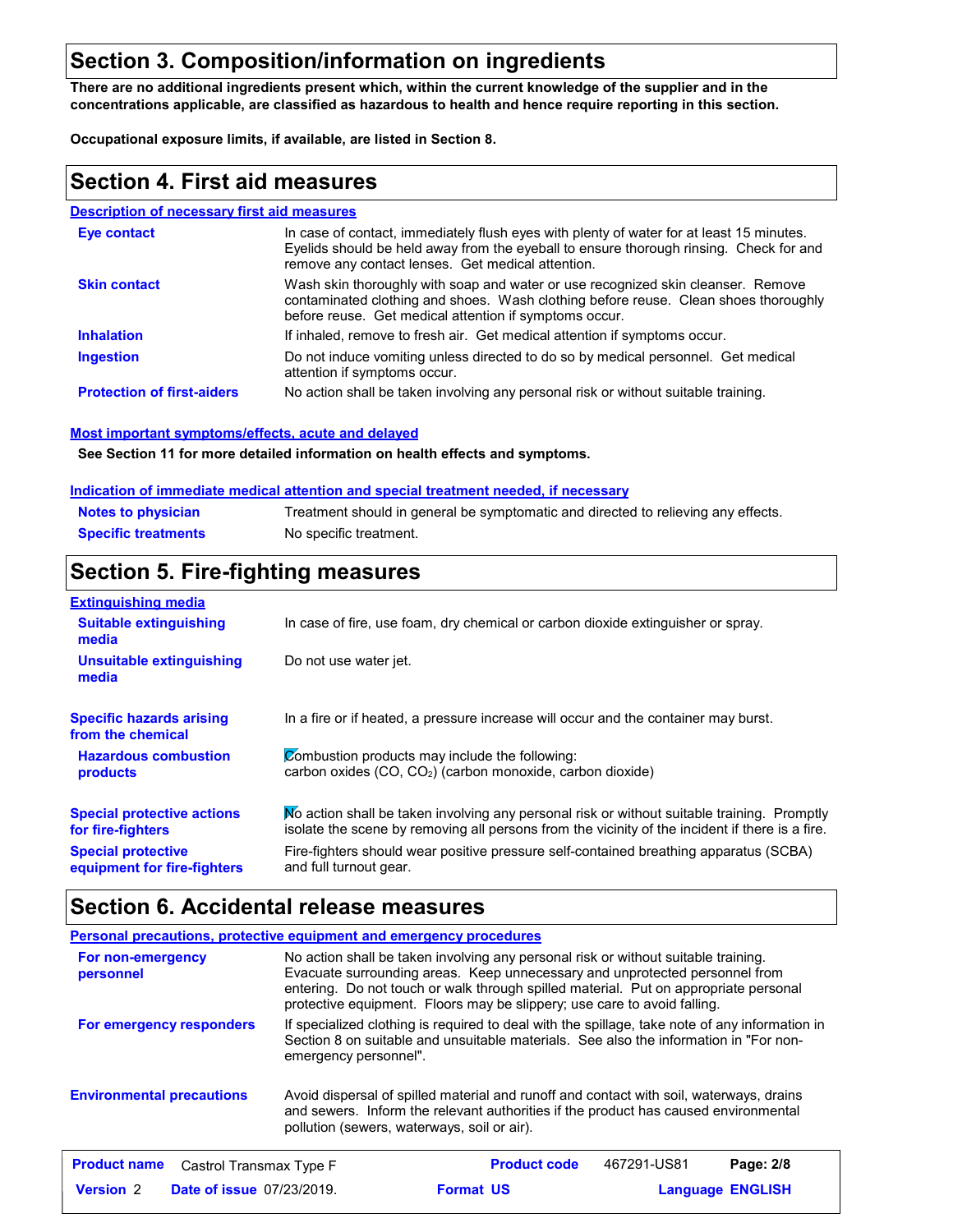## **Section 6. Accidental release measures**

|                    | Methods and materials for containment and cleaning up                                                                                                                                                                                                                                                                                                                                              |
|--------------------|----------------------------------------------------------------------------------------------------------------------------------------------------------------------------------------------------------------------------------------------------------------------------------------------------------------------------------------------------------------------------------------------------|
| <b>Small spill</b> | Stop leak if without risk. Move containers from spill area. Absorb with an inert material<br>and place in an appropriate waste disposal container. Dispose of via a licensed waste<br>disposal contractor.                                                                                                                                                                                         |
| Large spill        | Stop leak if without risk. Move containers from spill area. Prevent entry into sewers,<br>water courses, basements or confined areas. Contain and collect spillage with non-<br>combustible, absorbent material e.g. sand, earth, vermiculite or diatomaceous earth and<br>place in container for disposal according to local regulations. Dispose of via a licensed<br>waste disposal contractor. |

# **Section 7. Handling and storage**

| <b>Precautions for safe handling</b>                                             |                                                                                                                                                                                                                                                                                                                                                                                                                                                                                                                                                                                               |
|----------------------------------------------------------------------------------|-----------------------------------------------------------------------------------------------------------------------------------------------------------------------------------------------------------------------------------------------------------------------------------------------------------------------------------------------------------------------------------------------------------------------------------------------------------------------------------------------------------------------------------------------------------------------------------------------|
| <b>Protective measures</b>                                                       | Put on appropriate personal protective equipment (see Section 8).                                                                                                                                                                                                                                                                                                                                                                                                                                                                                                                             |
| <b>Advice on general</b><br>occupational hygiene                                 | Eating, drinking and smoking should be prohibited in areas where this material is<br>handled, stored and processed. Wash thoroughly after handling. Remove contaminated<br>clothing and protective equipment before entering eating areas. See also Section 8 for<br>additional information on hygiene measures.                                                                                                                                                                                                                                                                              |
| <b>Conditions for safe storage,</b><br>including any<br><i>incompatibilities</i> | Store in accordance with local regulations. Store in original container protected from<br>direct sunlight in a dry, cool and well-ventilated area, away from incompatible materials<br>(see Section 10) and food and drink. Keep container tightly closed and sealed until<br>ready for use. Store and use only in equipment/containers designed for use with this<br>product. Containers that have been opened must be carefully resealed and kept upright<br>to prevent leakage. Do not store in unlabeled containers. Use appropriate containment<br>to avoid environmental contamination. |

## **Section 8. Exposure controls/personal protection**

#### **Control parameters**

#### **Occupational exposure limits**

| <b>Ingredient name</b>                                    | <b>Exposure limits</b>                                                                                                                                                                                                  |
|-----------------------------------------------------------|-------------------------------------------------------------------------------------------------------------------------------------------------------------------------------------------------------------------------|
| Distillates (petroleum), solvent-dewaxed heavy paraffinic | <b>ACGIH TLV (United States).</b><br>TWA: 5 mg/m <sup>3</sup> 8 hours. Issued/Revised:<br>11/2009 Form: Inhalable fraction<br> OSHA PEL (United States).<br>TWA: 5 mg/m <sup>3</sup> 8 hours. Issued/Revised:<br>6/1993 |
| Distillates (petroleum), solvent-refined heavy paraffinic | <b>ACGIH TLV (United States).</b><br>TWA: 5 mg/m <sup>3</sup> 8 hours. Issued/Revised:<br>11/2009 Form: Inhalable fraction<br> OSHA PEL (United States).<br>TWA: 5 mg/m <sup>3</sup> 8 hours. Issued/Revised:<br>6/1993 |

While specific OELs for certain components may be shown in this section, other components may be present in any mist, vapor or dust produced. Therefore, the specific OELs may not be applicable to the product as a whole and are provided for guidance only.

| <b>Appropriate engineering</b><br><b>controls</b> | All activities involving chemicals should be assessed for their risks to health, to ensure<br>exposures are adequately controlled. Personal protective equipment should only be<br>considered after other forms of control measures (e.g. engineering controls) have been<br>suitably evaluated. Personal protective equipment should conform to appropriate<br>standards, be suitable for use, be kept in good condition and properly maintained.<br>Your supplier of personal protective equipment should be consulted for advice on<br>selection and appropriate standards. For further information contact your national |
|---------------------------------------------------|------------------------------------------------------------------------------------------------------------------------------------------------------------------------------------------------------------------------------------------------------------------------------------------------------------------------------------------------------------------------------------------------------------------------------------------------------------------------------------------------------------------------------------------------------------------------------------------------------------------------------|
|                                                   | organisation for standards.<br>Provide exhaust ventilation or other engineering controls to keep the relevant airborne<br>concentrations below their respective occupational exposure limits.<br>The final choice of protective equipment will depend upon a risk assessment. It is                                                                                                                                                                                                                                                                                                                                          |

|                  | <b>Product name</b> Castrol Transmax Type F |                  | <b>Product code</b> | 467291-US81             | Page: 3/8 |
|------------------|---------------------------------------------|------------------|---------------------|-------------------------|-----------|
| <b>Version 2</b> | <b>Date of issue 07/23/2019.</b>            | <b>Format US</b> |                     | <b>Language ENGLISH</b> |           |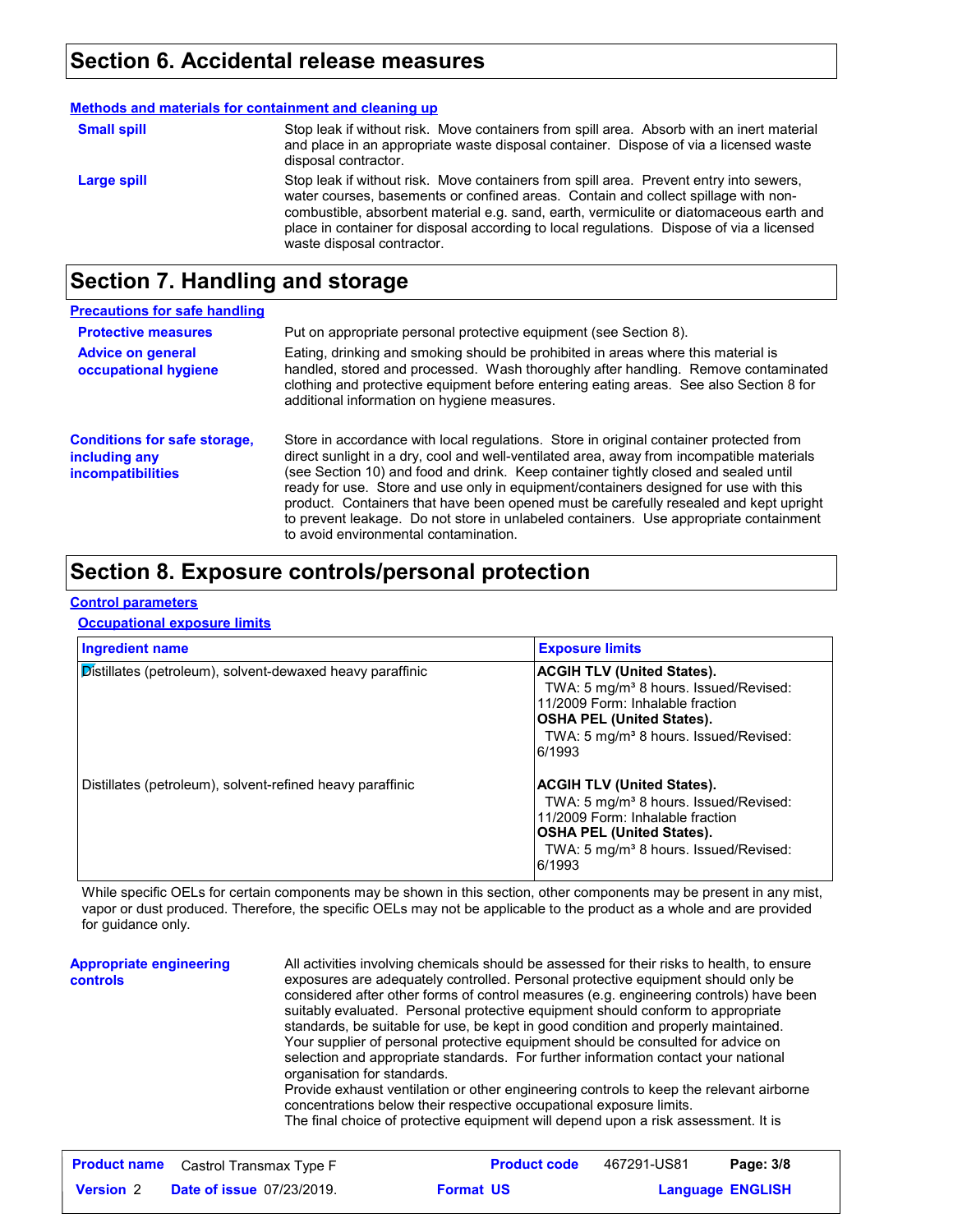# **Section 8. Exposure controls/personal protection**

|                                                  | important to ensure that all items of personal protective equipment are compatible.                                                                                                                                                                                                                                                                                                                                                                                                                                                                                                                                                                                                   |
|--------------------------------------------------|---------------------------------------------------------------------------------------------------------------------------------------------------------------------------------------------------------------------------------------------------------------------------------------------------------------------------------------------------------------------------------------------------------------------------------------------------------------------------------------------------------------------------------------------------------------------------------------------------------------------------------------------------------------------------------------|
| <b>Environmental exposure</b><br><b>controls</b> | Emissions from ventilation or work process equipment should be checked to ensure they<br>comply with the requirements of environmental protection legislation. In some cases,<br>fume scrubbers, filters or engineering modifications to the process equipment will be<br>necessary to reduce emissions to acceptable levels.                                                                                                                                                                                                                                                                                                                                                         |
| <b>Individual protection measures</b>            |                                                                                                                                                                                                                                                                                                                                                                                                                                                                                                                                                                                                                                                                                       |
| <b>Hygiene measures</b>                          | Wash hands, forearms and face thoroughly after handling chemical products, before<br>eating, smoking and using the lavatory and at the end of the working period.<br>Appropriate techniques should be used to remove potentially contaminated clothing.<br>Wash contaminated clothing before reusing. Ensure that eyewash stations and safety<br>showers are close to the workstation location.                                                                                                                                                                                                                                                                                       |
| <b>Eye/face protection</b>                       | Safety glasses with side shields.                                                                                                                                                                                                                                                                                                                                                                                                                                                                                                                                                                                                                                                     |
| <b>Skin protection</b>                           |                                                                                                                                                                                                                                                                                                                                                                                                                                                                                                                                                                                                                                                                                       |
| <b>Hand protection</b>                           | Wear suitable gloves. The correct choice of protective gloves depends upon the<br>chemicals being handled, the conditions of work and use, and the condition of the gloves<br>(even the best chemically resistant glove will break down after repeated chemical<br>exposures). Most gloves provide only a short time of protection before they must be<br>discarded and replaced. Because specific work environments and material handling<br>practices vary, safety procedures should be developed for each intended application.<br>Gloves should therefore be chosen in consultation with the supplier/manufacturer and<br>with a full assessment of the working conditions.       |
| <b>Body protection</b>                           | Use of protective clothing is good industrial practice.<br>Personal protective equipment for the body should be selected based on the task being<br>performed and the risks involved and should be approved by a specialist before handling<br>this product.<br>Cotton or polyester/cotton overalls will only provide protection against light superficial<br>contamination that will not soak through to the skin. Overalls should be laundered on a<br>regular basis. When the risk of skin exposure is high (e.g. when cleaning up spillages or<br>if there is a risk of splashing) then chemical resistant aprons and/or impervious chemical<br>suits and boots will be required. |
| <b>Other skin protection</b>                     | Appropriate footwear and any additional skin protection measures should be selected<br>based on the task being performed and the risks involved and should be approved by a<br>specialist before handling this product.                                                                                                                                                                                                                                                                                                                                                                                                                                                               |
| <b>Respiratory protection</b>                    | In case of insufficient ventilation, wear suitable respiratory equipment.<br>The correct choice of respiratory protection depends upon the chemicals being handled,<br>the conditions of work and use, and the condition of the respiratory equipment. Safety<br>procedures should be developed for each intended application. Respiratory protection<br>equipment should therefore be chosen in consultation with the supplier/manufacturer<br>and with a full assessment of the working conditions.                                                                                                                                                                                 |

# **Section 9. Physical and chemical properties**

| <b>Appearance</b>                               |                                           |
|-------------------------------------------------|-------------------------------------------|
| <b>Physical state</b>                           | Liquid.                                   |
| <b>Color</b>                                    | Red.                                      |
| <b>Odor</b>                                     | Mild.                                     |
| <b>Odor threshold</b>                           | Not available.                            |
| pH                                              | Not available.                            |
| <b>Melting point</b>                            | Not available.                            |
| <b>Boiling point</b>                            | Not available.                            |
| <b>Flash point</b>                              | Open cup: 207°C (404.6°F) [Cleveland.]    |
| <b>Evaporation rate</b>                         | Not available.                            |
| <b>Flammability (solid, gas)</b>                | Not applicable. Based on - Physical state |
| Lower and upper explosive<br>(flammable) limits | Not available.                            |
| <b>Vapor pressure</b>                           | Not available.                            |
| <b>Vapor density</b>                            | Not available.                            |
| <b>Density</b>                                  | Not available.                            |
|                                                 |                                           |

|                  | <b>Product name</b> Castrol Transmax Type F | <b>Product code</b> | 467291-US81 | Page: 4/8               |  |
|------------------|---------------------------------------------|---------------------|-------------|-------------------------|--|
| <b>Version 2</b> | <b>Date of issue 07/23/2019.</b>            | <b>Format US</b>    |             | <b>Language ENGLISH</b> |  |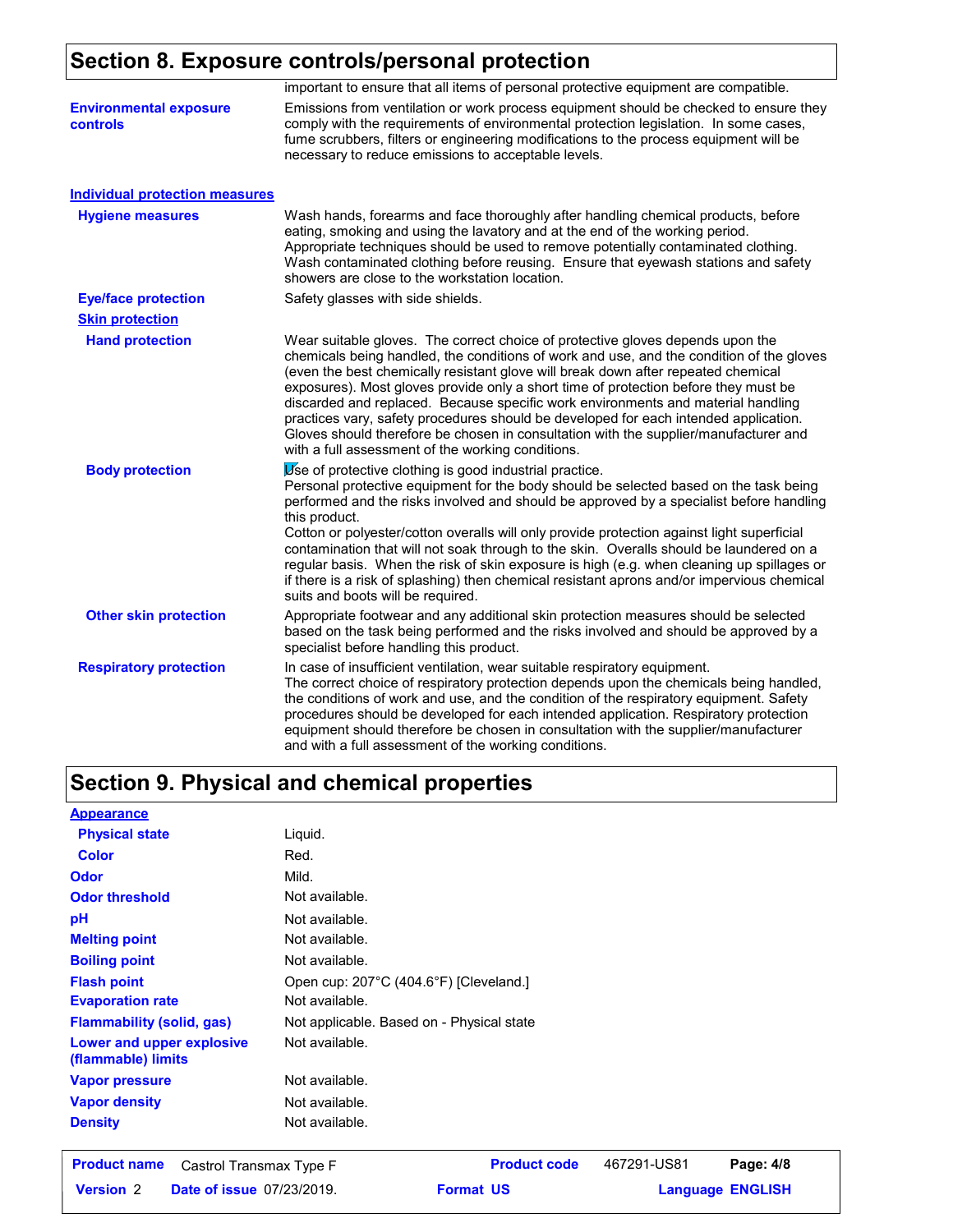# **Section 9. Physical and chemical properties**

| <b>Relative density</b>                           | 0.86                                                             |
|---------------------------------------------------|------------------------------------------------------------------|
| <b>Solubility</b>                                 | insoluble in water.                                              |
| <b>Partition coefficient: n-</b><br>octanol/water | Not available.                                                   |
| <b>Auto-ignition temperature</b>                  | Not available.                                                   |
| <b>Decomposition temperature</b>                  | Not available.                                                   |
| <b>Viscosity</b>                                  | Kinematic: 7.63 mm <sup>2</sup> /s (7.63 cSt) at $100^{\circ}$ C |

# **Section 10. Stability and reactivity**

| <b>Reactivity</b>                            | No specific test data available for this product. Refer to Conditions to avoid and<br>Incompatible materials for additional information.                                |
|----------------------------------------------|-------------------------------------------------------------------------------------------------------------------------------------------------------------------------|
| <b>Chemical stability</b>                    | The product is stable.                                                                                                                                                  |
| <b>Possibility of hazardous</b><br>reactions | Under normal conditions of storage and use, hazardous reactions will not occur.<br>Under normal conditions of storage and use, hazardous polymerization will not occur. |
| <b>Conditions to avoid</b>                   | Avoid all possible sources of ignition (spark or flame).                                                                                                                |
| <b>Incompatible materials</b>                | Reactive or incompatible with the following materials: oxidizing materials.                                                                                             |
| <b>Hazardous decomposition</b><br>products   | Under normal conditions of storage and use, hazardous decomposition products should<br>not be produced.                                                                 |

# **Section 11. Toxicological information**

### **Information on toxicological effects**

| <b>Information on the likely</b><br>routes of exposure                                   | Routes of entry anticipated: Dermal, Inhalation.                                                  |                     |                         |           |
|------------------------------------------------------------------------------------------|---------------------------------------------------------------------------------------------------|---------------------|-------------------------|-----------|
| <b>Potential acute health effects</b>                                                    |                                                                                                   |                     |                         |           |
| <b>Eye contact</b>                                                                       | No known significant effects or critical hazards.                                                 |                     |                         |           |
| <b>Skin contact</b>                                                                      | No known significant effects or critical hazards.                                                 |                     |                         |           |
| <b>Inhalation</b>                                                                        | Vapor inhalation under ambient conditions is not normally a problem due to low vapor<br>pressure. |                     |                         |           |
| <b>Ingestion</b>                                                                         | No known significant effects or critical hazards.                                                 |                     |                         |           |
| Symptoms related to the physical, chemical and toxicological characteristics             |                                                                                                   |                     |                         |           |
| <b>Eye contact</b>                                                                       | No specific data.                                                                                 |                     |                         |           |
| <b>Skin contact</b>                                                                      | Adverse symptoms may include the following:<br>irritation<br>dryness<br>cracking                  |                     |                         |           |
| <b>Inhalation</b>                                                                        | No specific data.                                                                                 |                     |                         |           |
| <b>Ingestion</b>                                                                         | No specific data.                                                                                 |                     |                         |           |
| Delayed and immediate effects and also chronic effects from short and long term exposure |                                                                                                   |                     |                         |           |
| <b>Short term exposure</b>                                                               |                                                                                                   |                     |                         |           |
| <b>Potential immediate</b><br>effects                                                    | Not available.                                                                                    |                     |                         |           |
| <b>Potential delayed effects</b>                                                         | Not available.                                                                                    |                     |                         |           |
| Long term exposure                                                                       |                                                                                                   |                     |                         |           |
| <b>Potential immediate</b><br>effects                                                    | Not available.                                                                                    |                     |                         |           |
| <b>Product name</b><br>Castrol Transmax Type F                                           |                                                                                                   | <b>Product code</b> | 467291-US81             | Page: 5/8 |
| <b>Version 2</b><br><b>Date of issue 07/23/2019.</b>                                     |                                                                                                   | <b>Format US</b>    | <b>Language ENGLISH</b> |           |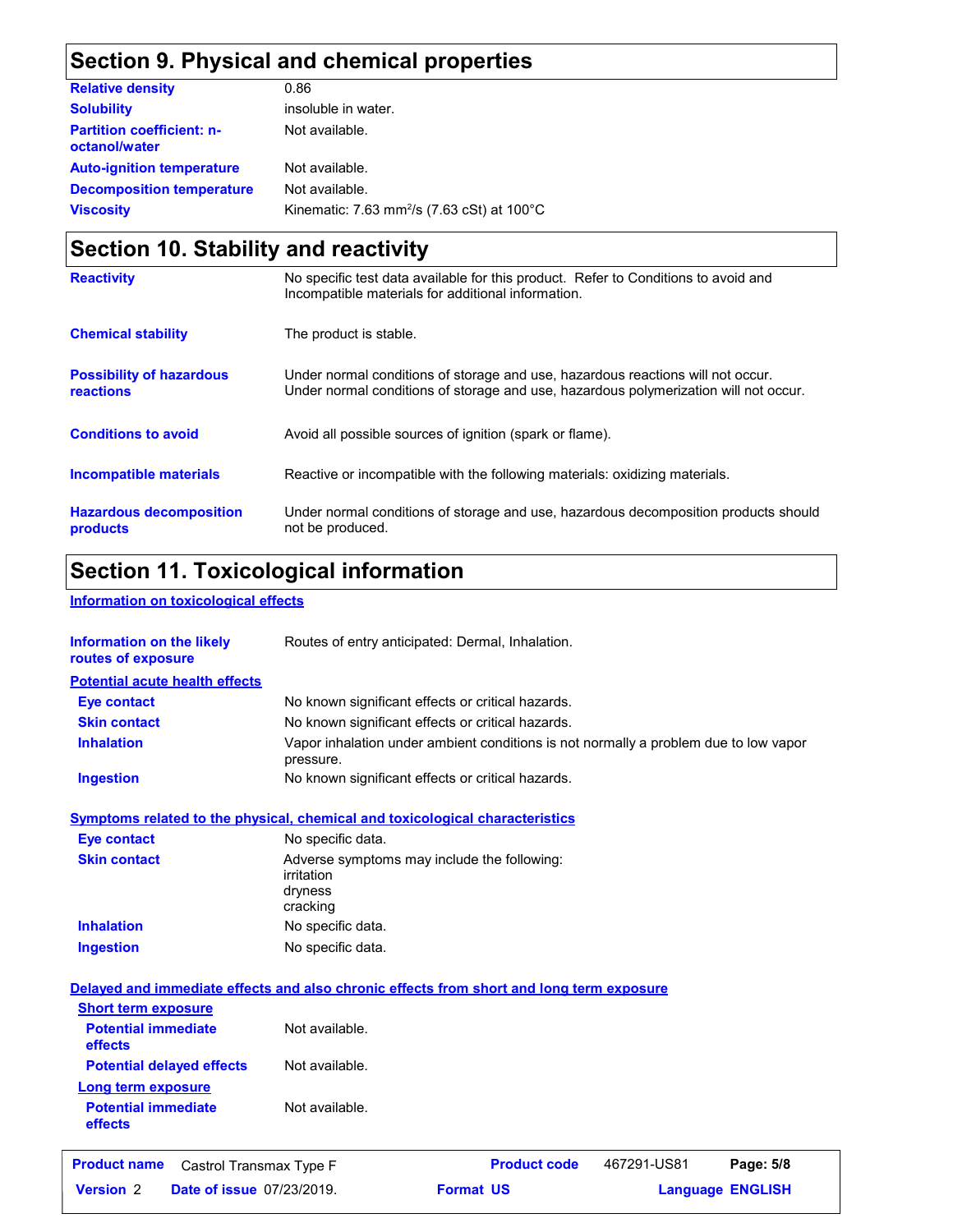## **Section 11. Toxicological information**

| <b>Potential delayed effects</b>        | Not available.                                    |
|-----------------------------------------|---------------------------------------------------|
| <b>Potential chronic health effects</b> |                                                   |
| <b>General</b>                          | No known significant effects or critical hazards. |
| <b>Carcinogenicity</b>                  | No known significant effects or critical hazards. |
| <b>Mutagenicity</b>                     | No known significant effects or critical hazards. |
| <b>Teratogenicity</b>                   | No known significant effects or critical hazards. |
| <b>Developmental effects</b>            | No known significant effects or critical hazards. |
| <b>Fertility effects</b>                | No known significant effects or critical hazards. |
|                                         |                                                   |

## **Numerical measures of toxicity Acute toxicity estimates**

Not available.

## **Section 12. Ecological information**

#### **Toxicity**

No testing has been performed by the manufacturer.

#### **Persistence and degradability**

Not available.

#### **Bioaccumulative potential**

Not available.

### **Soil/water partition coefficient (Koc) Mobility in soil**

**Other adverse effects** No known significant effects or critical hazards.

## **Section 13. Disposal considerations**

Not available.

**Disposal methods**

The generation of waste should be avoided or minimized wherever possible. Significant quantities of waste product residues should not be disposed of via the foul sewer but processed in a suitable effluent treatment plant. Dispose of surplus and non-recyclable products via a licensed waste disposal contractor. Disposal of this product, solutions and any by-products should at all times comply with the requirements of environmental protection and waste disposal legislation and any regional local authority requirements. Waste packaging should be recycled. Incineration or landfill should only be considered when recycling is not feasible. This material and its container must be disposed of in a safe way. Empty containers or liners may retain some product residues. Avoid dispersal of spilled material and runoff and contact with soil, waterways, drains and sewers.

# **Section 14. Transport information**

|                                   | <b>DOT Classification</b> | <b>TDG Classification</b> | <b>IMDG</b>    | <b>IATA</b>    |
|-----------------------------------|---------------------------|---------------------------|----------------|----------------|
| <b>UN number</b>                  | Not regulated.            | Not regulated.            | Not regulated. | Not regulated. |
| <b>UN proper</b><br>shipping name |                           |                           |                |                |
|                                   |                           |                           |                |                |
|                                   |                           |                           |                |                |

**Date of issue** 07/23/2019. **Version** 2 **Format Language Product name** Castrol Transmax Type F **Product code** 467291-US81 **Page: 6/8** | **Language ENGLISH** 467291-US81 **Format US**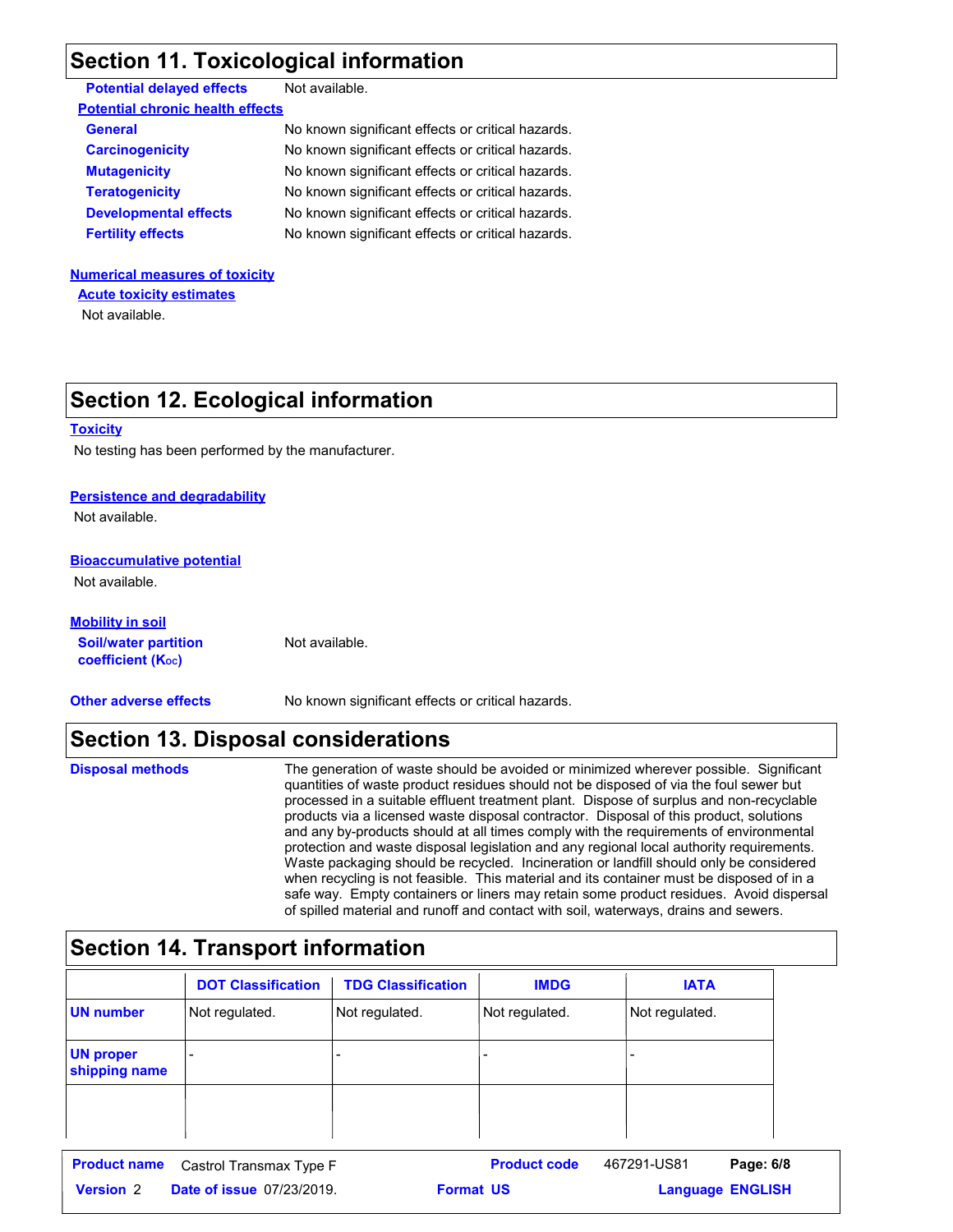| <b>Section 14. Transport information</b> |     |     |     |     |
|------------------------------------------|-----|-----|-----|-----|
| <b>Transport</b><br>hazard class(es)     |     |     |     | -   |
| <b>Packing group</b>                     | ۰   |     | -   |     |
| <b>Environmental</b><br>hazards          | No. | No. | No. | No. |
| <b>Additional</b><br><b>information</b>  | ٠   |     |     |     |

**Special precautions for user**

Not available.

**Transport in bulk according to Annex II of MARPOL and the IBC Code** Not available.

## **Section 15. Regulatory information**

### **U.S. Federal regulations**

**United States inventory All components are active or exempted.** 

#### **SARA 302/304 (TSCA 8b)**

#### **Composition/information on ingredients**

No products were found.

## **SARA 311/312**

| SARA STIISTZ                                                    |                                                                                                          |
|-----------------------------------------------------------------|----------------------------------------------------------------------------------------------------------|
| <b>Classification</b>                                           | Not applicable.                                                                                          |
| <b>SARA 313</b>                                                 |                                                                                                          |
| <b>Form R - Reporting</b><br>requirements                       | This product does not contain any hazardous ingredients at or above regulated<br>thresholds.             |
| <b>Supplier notification</b>                                    | This product does not contain any hazardous ingredients at or above regulated<br>thresholds.             |
| <b>State regulations</b>                                        |                                                                                                          |
| <b>Massachusetts</b>                                            | The following components are listed: OIL MIST, MINERAL; OIL MIST, MINERAL                                |
| <b>New Jersey</b>                                               | Mone of the components are listed.                                                                       |
| <b>Pennsylvania</b>                                             | None of the components are listed.                                                                       |
| <b>California Prop. 65</b>                                      |                                                                                                          |
|                                                                 | This product does not require a Safe Harbor warning under California Prop. 65.                           |
| <b>Other regulations</b>                                        |                                                                                                          |
| <b>Australia inventory (AICS)</b>                               | All components are listed or exempted.                                                                   |
| <b>Canada inventory</b>                                         | All components are listed or exempted.                                                                   |
| <b>China inventory (IECSC)</b>                                  | All components are listed or exempted.                                                                   |
| <b>Japan inventory (ENCS)</b>                                   | At least one component is not listed.                                                                    |
| <b>Korea inventory (KECI)</b>                                   | At least one component is not listed.                                                                    |
| <b>Philippines inventory</b><br>(PICCS)                         | All components are listed or exempted.                                                                   |
| <b>Taiwan Chemical</b><br><b>Substances Inventory</b><br>(TCSI) | Not determined.                                                                                          |
| <b>REACH Status</b>                                             | For the REACH status of this product please consult your company contact, as<br>identified in Section 1. |